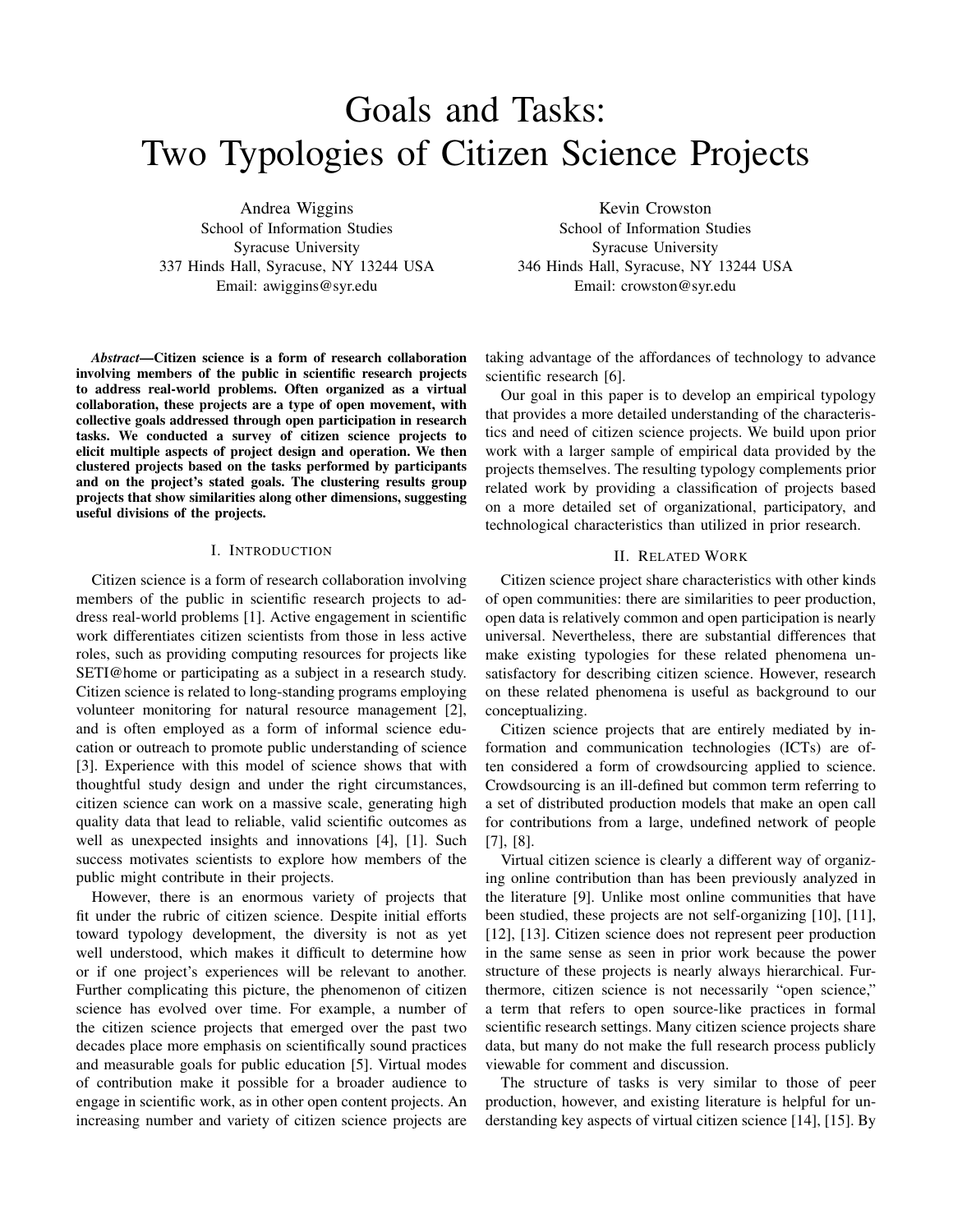| <b>Stage of Inquiry</b>     | $\hat{a}$<br>Cooper et al. | Vilderman [22] | Bonney et al. [23] |
|-----------------------------|----------------------------|----------------|--------------------|
| Define question             |                            |                |                    |
| Gather information          |                            |                |                    |
| Develop hypotheses          |                            |                |                    |
| Design study                |                            |                |                    |
| Data collection             |                            |                |                    |
| Analyze samples             |                            |                |                    |
| Analyze data                |                            |                |                    |
| Interpret data              |                            |                |                    |
| Draw conclusions            |                            |                |                    |
| Disseminate results         |                            |                |                    |
| Discuss results $\&$<br>ask |                            |                |                    |
| new questions               |                            |                |                    |

TABLE I VOLUNTEER INVOLVEMENT IN ENVIRONMENTAL SCIENCE PROJECTS.  $\checkmark$  = TASK INCLUDED IN MODEL.

contrast, the hierarchical form of most virtual citizen science likely creates a different sense of community with respect to authority, leadership, decision-making and sustainability [16]. Finally, there are strong similarities with respect to issues of motivation and progressive engagement that bear a striking resemblance to virtual communities or networks of practice [17], [18], albeit with scientists as overseers of the community's practices. These prior models from studies of online communities of practice provide insight into the design of tasks and technologies to support virtual citizen science communities.

## *A. Tasks in Citizen Science Projects*

Many attempts to describe citizen science projects have based their analysis on the tasks performed by the citizen participants. Table I lists the different steps in scientific inquiry that have been considered as part of citizen science in prior research. The forms of participation include contributing data according to an established protocol, or completing structured recognition, classification, or problem-solving tasks that depend on human competencies [19], [20]. Besides evaluating the stages of scientific inquiry in which the public is involved, Cooper et al. [21] included additional details of research, education, and management goals, which are contrasted in a framework for integrating individuals in monitoring and active conservation efforts in residential areas.

#### *B. Typologies of Citizen Science Participation*

Before presenting our own work, we review earlier typologies of citizen science projects. Typologies to date have focused primarily on the integration of public participation in different steps of scientific research, with little attention to sociotechnical and macrostructural factors influencing the design of the study or management of participation. These typologies examine the participation of the public by focusing

| <b>Stage of Inquiry</b>     | Contributory | Collaborati    | $Co\text{-}create$ |
|-----------------------------|--------------|----------------|--------------------|
| Define question             |              |                |                    |
| Gather information          |              |                | ۳                  |
| Develop hypotheses          |              |                | ۳                  |
| Design study                |              | ⊠              | ▅                  |
| Data collection             |              | П              | Г                  |
| Analyze samples             |              | $\blacksquare$ | П                  |
| Analyze data                | ⊠            | $\blacksquare$ | П                  |
| Interpret data              |              | ⊠              | Г                  |
| Draw conclusions            |              | ⊠              | Г                  |
| Disseminate results         | ⊠            | ⊠              | ۰                  |
| Discuss results $\&$<br>ask |              |                |                    |
| new questions               |              |                |                    |

TABLE II THREE PARTICIPATORY SCIENCE MODELS (FROM [23]).  $\blacksquare$  = PUBLIC INCLUDED;  $\boxtimes$  = PUBLIC SOMETIMES INCLUDED.

on engagement in different steps of scientific research. The level of detail in these analyses differs, as do their final categorizations, yet they are largely in alignment.

Distinguishing *community science* from *citizen science* based on the community control of the inquiry, Wilderman [22] proposes an alternate typology that includes community consulting, community-defined research, community workers, and community-based participatory research. These categories are congruent with those presented elsewhere with some relatively small variations, and the author differentiates between two forms of community workers models based on whether or not analysis activities are exclusive to scientists, also adding a category in which the community is engaged in a consultative capacity, represented as "science for the people". Contrasting this practice against "science by the people" casts the typical scientist-initiated project model in a negative light; a more neutral perspective might suggest "science with the people" as another potential characterization.

A comprehensive, educationally-focused technical report that summarizes many of these views discusses *contributory*, *collaborative*, and *co-created* projects, shown in Table II, synthesizing many of the prior typologies [23]. The authors examined case study projects with a rubric-based evaluation to make a multi-faceted assessment of outcomes in several key focus areas. The final framework resembles a simpler variation on the other models, but includes more detail with respect to the steps of scientific inquiry in which volunteers may be included, moving the sophistication of the typology up a level despite its apparent simplicity.

These and other prior efforts targeted at understanding the defining features of citizen science projects have focused almost exclusively on the types of scientific tasks performed by volunteers, leading to a limited though functional view of participation. In contrast, [24] analyzed manually-collected data about citizen science projects to develop a typology with five types of projects—Action, Conservation, Investigation,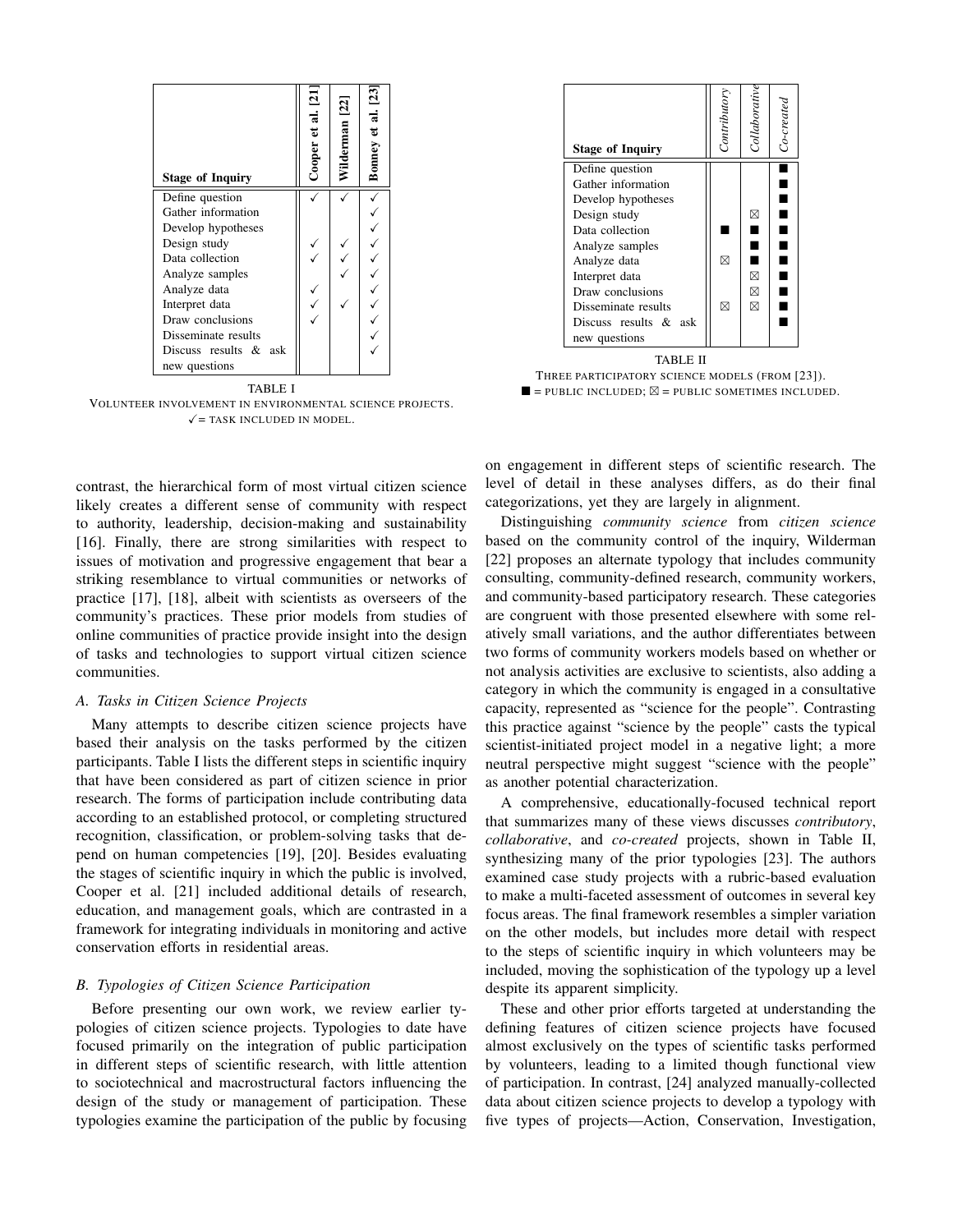Virtual, and Education—that differ in primary project goals and the importance of physical environment to participation. Action-oriented citizen science projects encourage participant intervention in local concerns, using scientific research as a tool to support civic agendas. Conservation projects support stewardship and natural resource management goals, primarily in the area of ecology; they engage citizens as a matter of practicality and outreach. Investigation projects are focused on scientific research goals requiring data collection from the physical environment; these projects best fit the definition of citizen science from [1]. In the science-oriented Virtual projects, all project activities are ICT-mediated with no physical elements whatsoever, differentiating them from the Investigation projects in which the physical places of volunteer participation was also important. Finally, the Education projects make education and outreach primary goals, all of which include relevant aspects of place. Building on this work, we examine a much broader range of characteristics to develop a typology focused instead on project goals and uses of technology to overcome the limitations of virtuality, which can help inform the development of cyberinfrastructure to support citizen science.

#### III. METHODS

In this section, we describe the process we used to develop an empirically-grounded typology of citizen science projects. The study was designed as a survey of citizen science projects, eliciting project characteristics across eight categories of items. Our sample was drawn from email lists of existing citizen science projects and delivered as a two-part web-based questionnaire. The responses were analyzed with a hierarchical clustering algorithm, and we examined two different ways to cluster the projects, by participation tasks and by goals.

#### *A. Instrument Design*

A survey instrument was composed to directly elicit selected descriptive characteristics of projects, providing more specific and detailed data than was previously manually compiled from Internet sources and interviews in the prior study. It was presented as a two-part questionnaire: first, a brief project profile and second, a separate, lengthier survey.

The first portion of the questionnaire was a project profile, allowing projects to opt-in for listing on several cooperating websites that provide listings of citizen science projects, and update existing project profiles based on data provided with the sampling frame or create a new project profile. The project profile included 23 items for information that would be considered useful by potential participants, including project contact information and description, scientific domain, target audiences, geographic scope, participation locations, project duration, availability of learning materials, training requirements and required gear. Most items were multiple choice, with the options generated from the prior records about the existing projects, provided with the sampling frame. The remaining items, such as geographic scope and training requirements, were free response

The second portion of the questionnaire was the project survey, which asked for additional details in several categories: measures of project size (e.g., budget, personnel), project resources, features of participation, technology, data management, outcomes, goals, and evaluation. The survey included 57 items on 8 pages, including free-response spaces for each multiple choice or ranking matrix item to allow participants to respond more fully to the topics as desired. Each page represented a category of questions, with three or four multiple choice items and associated free response fields for most categories. There were no required fields, so each item had a variable response rate.

Under the category of project resources, we asked about project staffing levels, annual operating budget, and funding sources. To better understand participation details, we asked about types of participation activities, explicit rewards to contributors, and opportunities for social interaction. In the area of tools and technologies, we inquired about communication tools, technology development planned in the next two years, and areas of interest for future technologies. Data management items asked about data validation methods, data sharing practices, and data ownership policies. Under the category of project contributions, respondents defined the unit of contribution for their project, reported numbers of participant registrations, numbers of contributors, and number of contributions. Project goals and outcomes were addressed by ranking the importance of several project goal areas, and multiple choice items asking about intended and actual project outcomes, as well as evaluation practices. Finally, interest in participant outcome evaluation was elicited in the areas of science knowledge, science interest, science skills, attitudes, and behaviors.

# *B. Sample*

The sampling frame was composed of projects listed on Cornell Lab of Ornithology's citizen science email list and in the now-defunct Canadian Citizen Science Network. These are the most comprehensive sources of contacts for the North American citizen science project leader community. Approximately 60 additional contacts were manually mined from the online community directory at http://www.scienceforcitizens.net to extend the disciplinary diversity of the sample.

These sources provided a combined set of approximately 840 contacts after removing duplicates and bad addresses. These contacts are individuals who had self-identified as responsible for or interested in the management of citizen science projects. Approximately 280 projects were identified in this process, and another 560 individuals who may be connected with additional projects were also invited to participate.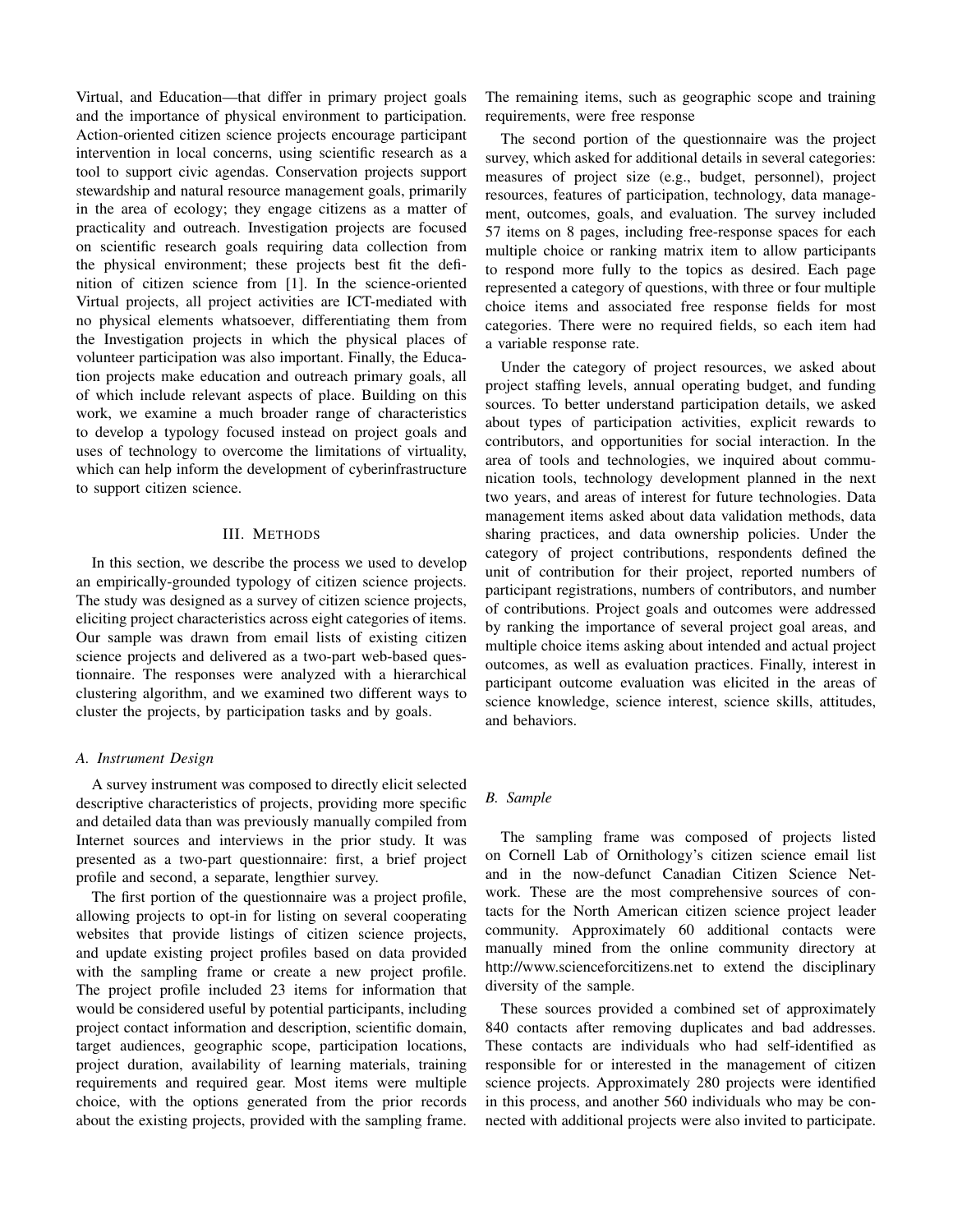#### *C. Survey Administration*

We implemented our two-stage survey on a Drupal open source content management system using the Webforms module to provide basic survey functionality. The form permitted respondents to save drafts and return later to complete the survey. Each contact from our sample was used to create a site login. For each of the projects for which prior data were available from our collaborators (approximately 280), each project profile was seeded with the available data, e.g., contact information, organizational affiliations, topic keywords, and descriptive text. For contacts not previously associated with a project (approximately 560), only a login was created. These participants could create a project profile starting from scratch as well as filling out the survey.

Each contact received an advance message from the list manager at the Cornell Lab of Ornithology (a trusted authority), notifying recipients of the upcoming survey invitation and providing endorsement of the project. This was followed by an email invitation to respond in a message containing site login credentials. Two reminders were issued to contacts that had not yet updated or created a profile, at two weeks and five weeks after the initial contact.

## *D. Response Rate*

In response to approximately 840 emailed requests for participation, 128 project profiles were created or updated. 73 surveys were initiated, of which 63 were fully completed. Three additional draft surveys provided enough responses to be considered usable (these respondents did not respond to the final two pages of the survey, which are not central to the analysis presented here), providing a total of 66 surveys for analysis. The surveys and profiles were combined for analysis of these projects.

The response rate is when compared to the number of contacts is about 8%, low, though not atypical for such a survey. However, it should be noted that contacts were asked to report on projects and the number of projects is smaller than the number of contacts. The Citizen Science Central site lists approximately 120 projects and Science For Citizens includes over 150 projects, with new projects surfacing regularly and we had initial profile data for approximately 280 projects. We estimate that this number is close to the size of the population (though it is growing quickly), meaning that our response rate provides acceptable coverage of projects.

The sample does have some limitations. Most of the known largest projects (in terms of funding, scale, and personnel) did not respond, and there were fewer responses from very small local projects than are suspected to occur in the larger population. Most of the responses came from small-to-medium sized projects, based in the United States, with several Canadian projects reporting and two from the UK. The sample therefore best represents North American citizen science projects. However, despite these limitations, we believe that the resulting sample is generally representative of the population of citizen science projects, as independent expert review of the response

pool characteristics suggests that the responses provide a fairly representative sample of the larger community.

#### *E. Missing Data*

The survey included no required items and there are missing responses for most items. The per-item response rate varied; items presented later in the survey were answered less often, as were those eliciting specific quantities rather than Likert scales (e.g., annual budget, number of contributions, number of participants). Disregarding the free response items provided to allow further commentary, the lowest response rates were for the items inquiring into number of project registrations and contributions, both to-date and for 2010. Although 58 projects were able to define the unit of contribution for their project, the subsequent items received between 35 and 44 responses, with an additional 24 free responses elaborating on the challenges of quantifying participation. We expect that the low response on these items is because the data about participation were not readily available or accessible to respondents, as interviews have suggested is common for many mid-sized and smaller projects.

Outside of this category of questions, the lowest response for a single item was only 56 approximations of annual project budget. In addition to general sensitivity over financials, low response is most likely because the figures were not readily at hand for the responding individual, or because the project budget is not readily summarized due to integrating multiple (unquantified) resources from different organizations to enable project operations.

#### *F. Data Analysis*

The goal of our analysis was to develop an empiricallybased typology of citizen science projects. We used statistical clustering methods to identify groups of similar projects, employing the R statistical software with the cluster and stats packages. Ward's minimum variance method, used with a euclidean distance measure, was chosen for clustering as it created fewer clusters with very small memberships. Based on our prior work and existing typologies of citizen science projects, we tested two alternate sets of variables for clustering. The first grouping was based on the scientific work tasks that comprise participation in the project. The second set of clusters was based on the relative emphasis on each of ten project goal areas. Because there was no natural number of clusters for the analyses (verified by comparing the sum of squares for different numbers of clusters), we chose to create five clusters in each case, as this resulted in the lowest incidence of clusters with only one or two members.

#### IV. FINDINGS

In this section, we first provide descriptive statistics for the projects in our sample. We then examine the project clusters yielded by clustering on participation tasks, and alternately, project goals. At the same time, we examine the relationships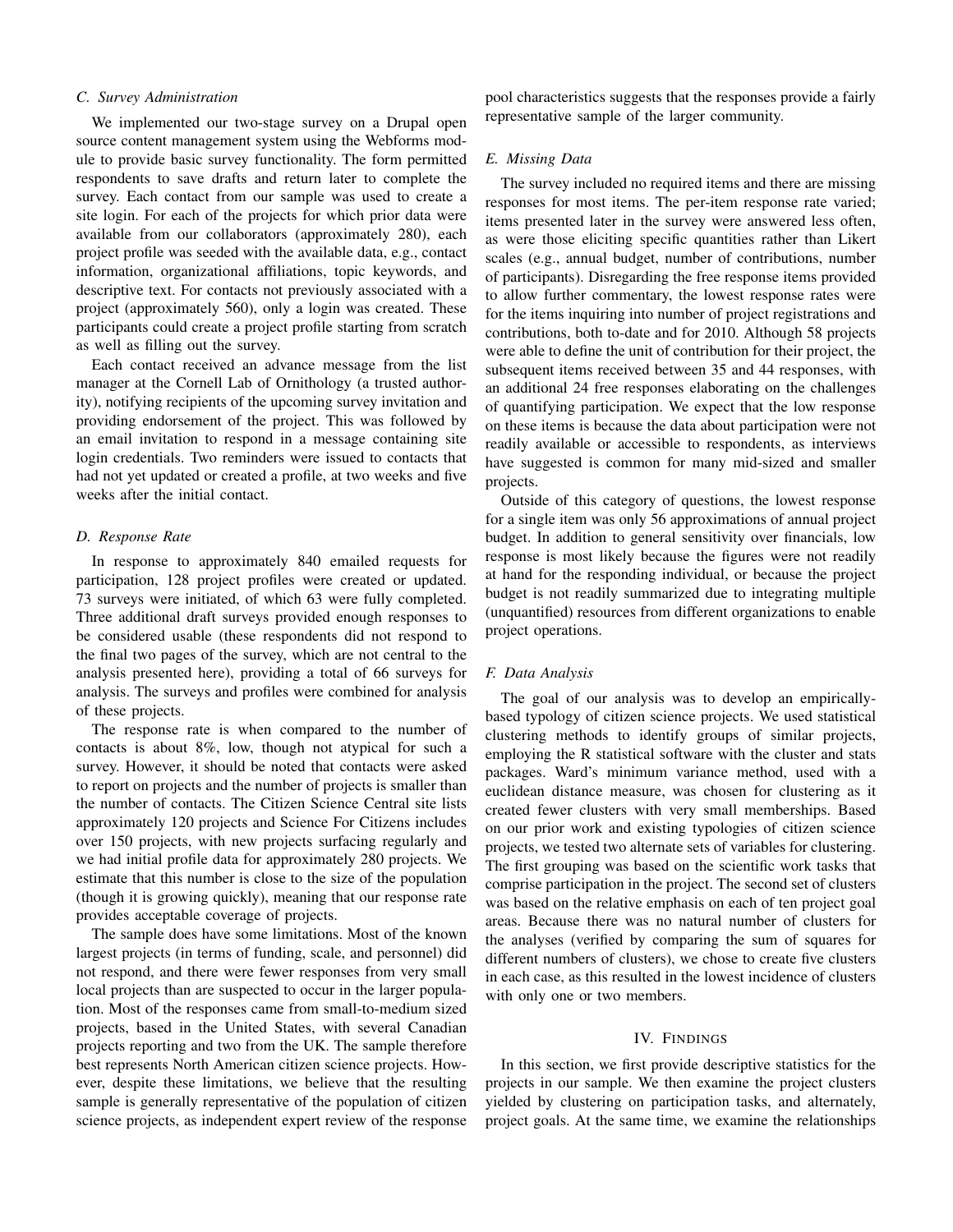of these clusters to other project characteristics included among the survey items.

## *A. Sample Description*

The responding projects reported between zero and over 50 paid full-time equivalent employees (FTEs). Of 50 respondents for this item, the average number of staff was 2.4 but the median was one. Several noted that this allocation of staffing was spread across numerous individuals, each contributing only a small fraction of their time. Annual budgets ranged from \$125 to \$1,000,000 (USD or equivalent); 43 projects responded with estimated annual budgets, with an average of \$105,000 but with a median of \$35,000 and a mode of \$20,000.

52 projects included the year founded in their responses. Responding projects were widely variable with respect to the age or duration of the project. A few projects were not yet operational, and one was 100 years old. The average age of currently operational projects is 13 years, while the median is 9 years and the mode is 2 years.

For 63 responding projects, funding came from four primary sources: federal grants (34, 54%), other grants (33, 52%), inkind contributions (30, 48%, typically staff time) and private donations (20, 32%). While only a few projects collected revenues from membership fees (4, 6%), merchandise sales (4, 6%), sponsorships (3, 5%), or consulting and service fees (2, 3%), 11 (17%) collect fees from participants. Additional and more specific funding sources named included state appropriations, private foundations, government agencies. Projects employed up to five different funding sources to meet their expenses; however, several projects reported that they currently operate unfunded, with several comments suggesting that startup funding is easier to acquire than support for ongoing operations.

# *B. Participation Task Clusters*

The majority of typologies of citizen science in the extant literature categorize the projects according to public involvement in different steps of the research process. Following this lead, we first clustered projects on this dimension. We focused on specific task types for which contributors might need training or prior experience. As a basis for developing the clusters, we used reports for the tasks identified in our prior work, which involved more detailed tasks than simply "collect data", as the different features of these tasks suggest a need for different skill or knowledge for effective participation. However, we chose not to include the full range of scientific tasks present in the typology from [23] because our prior work found a low incidence of public engagement in research tasks outside of data collection, management and analysis. The tasks and the associated clusters (labelled with a number) are shown in Table III below.

Additional activities that were reported as free text focus mainly on scientific tasks related to specific project requirements. These participant activities included:

| <b>Participation Tasks</b> | Cluster                  | 2<br>Cluster            | $\mathfrak{m}$<br>Cluster | 4<br>Cluster            | 5<br>Cluster             |
|----------------------------|--------------------------|-------------------------|---------------------------|-------------------------|--------------------------|
| Observation                | ⊠                        |                         | ⊠                         | ⊠                       |                          |
| Species identification     | $\overline{\phantom{a}}$ | ⊠                       | ⊠                         | ⊠                       |                          |
| Classification or tagging  | $\overline{\phantom{a}}$ |                         | ⊡                         | $\overline{\mathbf{F}}$ |                          |
| Data entry                 | $\overline{\phantom{a}}$ |                         | ⊠                         |                         |                          |
| Finding entities           | $\overline{\mathbf{F}}$  | $\lceil \cdot \rceil$   | ⊡                         | ⊠                       |                          |
| Measurement                | ⊡                        | $\overline{\mathbf{E}}$ | ⊠                         | ⊠                       |                          |
| Specimen/sample            | $\Box$                   |                         | ⊡                         | ⊠                       |                          |
| collection                 |                          |                         |                           |                         |                          |
| Sample analysis            | ⊡                        |                         |                           | ⊠                       |                          |
| Site selection &/or de-    | $\Box$                   |                         | ⊡                         | ⊠                       | ⊡                        |
| scription                  |                          |                         |                           |                         |                          |
| Geolocation                |                          |                         | ⊠                         | ⊠                       |                          |
| Photography                |                          |                         | ⊠                         | ⊠                       | $\overline{\phantom{a}}$ |
| Data analysis              |                          |                         | ⊡                         | ⊠                       |                          |
| Number of tasks            | $2 - 4$                  | $4 - 5$                 | $3 - 9$                   | $5 - 12$                | $3 - 5$                  |
| Projects in cluster        | 13                       | 6                       | 17                        | 15                      | 12                       |

TABLE III

PARTICIPATION TASKS FOR EACH CLUSTER.  $\blacksquare$ =ALWAYS; ⊠=FREQUENTLY; ⊡=INFREQUENTLY; □=NEVER.

- Posing new questions, lit reviews, paper writing
- Videography
- Monitoring
- Insect rearing
- Organization and landowner coordination
- Identifying animal tracks
- Manual labor, habitat construction, shell recycling
- Creating maps
- Communication with other participants and scientists
- Sharing findings at meetings of related groups

The diversity of these additional participation activities clearly demonstrates that the nature of the contribution that participants make can varies substantially from one project to the next.

*1) Description of Clusters:* Each cluster shows a unique combination of task structures. For Cluster 1, most projects involve observation and identification tasks, but never require analysis. The members of this cluster represent "traditional" volunteer monitoring projects, focusing either on species observations or water quality, and involve the fewest participation tasks that were included on our questionnaire. In Cluster 2, all projects involve observation, data entry, and analysis, but include no locational tasks such as site selection or geolocation.

Cluster 3 projects engage participants in a variety of tasks; the only participation task not represented is sample analysis, indicating that there are no water quality monitoring projects in this cluster. Cluster 4 includes projects that engage the public in every participation task we considered, with fairly frequent incidence of tasks that suggest participants often select, describe, and document their own observation or collection sites. The projects in this cluster involve participants more intensively, permitting engagement in the largest number of tasks represented in this sample.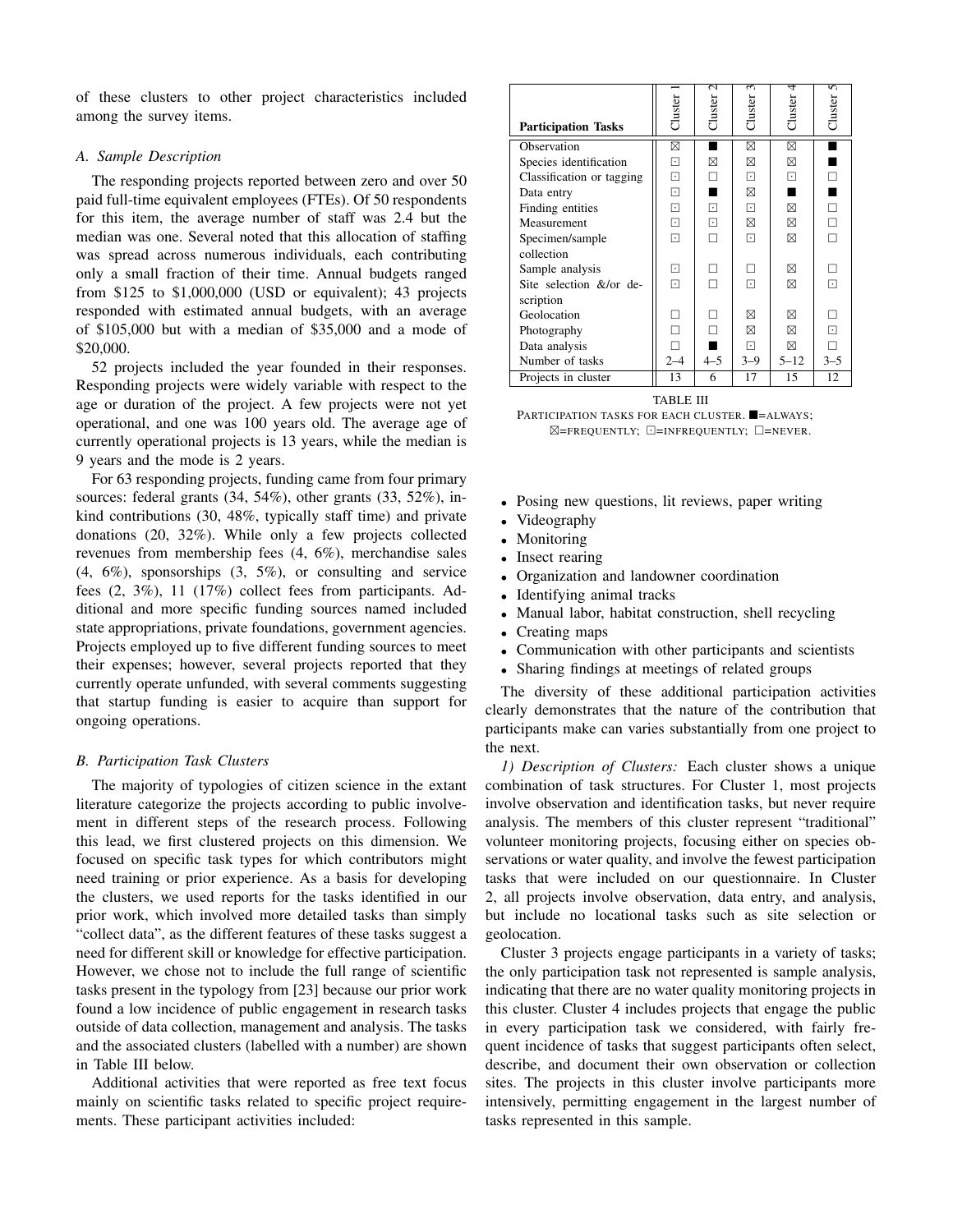Finally, Cluster 5 projects all involve reporting, using observations, species identification, and data entry, but with very few additional participation opportunities. Clusters 2 and 5 appear very similar, with observation and data entry as common cornerstones. These projects never involve participants in classification tasks, geolocation tasks, or sample-related tasks, excluding the usual activities of sample collection and analysis in water quality monitoring projects. The primary difference between these two groups is the engagement of participants in data analysis: Cluster 2 projects all involve data analysis, while Cluster 5 projects do not.

Clusters 3 and 4 are also very similar, and the projects in Cluster 4 appear to be a more intensive variation on those in Cluster 3. Most of the tasks that occur infrequently among the Cluster 3 projects are very frequently found in Cluster 4 projects, and both share a strong incidence of observation, species identification, data entry, measurement, geolocation, and photography tasks. Cluster 4 projects involve participants more deeply; for example, sample or specimen collection is a very common task for Cluster 4 projects, but only occurs twice among the Cluster 3 projects. Cluster 1 projects represent a middle point between the observation and data entry model of Clusters 2 and 5, and the broad array of participation options in Clusters 3 and 4.

*2) Relationships to Other Factors:* We examined these clusters for relationships to other factors in the survey using Chi-square tests. Although there were a few weak relationships, we found only three strongly significant relationships to other factors. First, there was a relationship to the "no rewards" answer to the survey item inquiring about explicit rewards for participation ( $p = 0.003$ ). Half the projects in Cluster 5 provide no rewards to participants, representing the majority of projects claiming to provide no incentives.

The second relationship was to the domain topic of technology ( $p = 0.009$ ). Clusters 2 and 3 include all but one of the projects that identified technology as one of the topics of the project, while Clusters 1 and 5 have none at all. The third relationship we observed was with an ongoing, yearround duration of project activities  $(p = 0.009)$  as opposed to event-based, seasonal, or other durations. The majority of the projects in Clusters 1 and 5 have an ongoing year-round project duration, while Clusters 2, 3, and 4 include no more than two such projects.

## *C. Goal Clusters*

As a second approach to developing a typology, we clustered projects according to their relative goal emphasis. On the survey, projects rated each of 10 goals (presented in random order) on a 7-point Likert-like scale, ranging from "not important" to "extremely important". Some projects marked every goal as somewhat or very important, while others were more discriminating. For analysis, we scaled each goal as a proportion of the whole, such that if the project marked every goal equally (e.g., all as "very important" or any other ranking), then each goal was weighted at 10%, while if only a single goal was ranked as "very important" and the others as "not important", then that goal would be weighted 100%.

Free responses listing additional goals included a variety of goals that were primarily aligned with outreach or education. These goals included (quotations indicate verbatim responses):

- Data appropriate for specific purposes  $(2)$
- "Scientific literacy"
- "Get people outdoors and enjoying nature"
- "Get the public thinking about the process of biological evolution"
- "Spread ideas through a social network"
- "Positive youth development"
- "Enhance and support local volunteer programs"
- "Greater involvement in science, enhanced connection and feeling of ownership of environment"
- "Good science with no agendas to contaminate the findings"

*1) Description of Clusters:* The clustering algorithm produced five clusters, which we describe in terms of the relative emphasis the projects collectively placed on each goal, shown in Table IV (zeroes represent "not applicable"). Cluster A projects afforded nearly equal weights to each of the goal areas, and every project in this cluster rated every goal at the midpoint of the scale or higher. Cluster A projects also had the lowest overall nonzero ratings for science, while monitoring and stewardship were slightly more important on average. By contrast, Cluster B projects are most strongly focused on science, with the highest overall ratings for science among the projects, and very low ratings for management, action, and restoration goals. Cluster B projects also had the highest ratings for education and monitoring relative to the other clusters, as well as a strong emphasis on outreach.

In Cluster C, science is the most important goal, but education, monitoring, and discovery are only slightly less important on average. For Cluster D projects, science, conservation, monitoring and stewardship are most important, while discovery is less valued than in the preceding clusters. Cluster E contains only one project, the sole respondent giving a "not important" rating to science as a project goal, and rated an additional four areas as "not important." With every method for clustering on goals, this project was singled out as being significantly different from the others in the sample.

*2) Relationships to Other Factors:* Compared to the clusters generated by examining participation tasks, a larger number of relationships were identified with Chi-square tests, suggesting a more useful classification.

Although annual operating budget  $(p = 0.009)$  was a significant factor, several outliers make the patterns difficult to identify. If we exclude the two projects with million-dollar budgets, Clusters A and C have modest average budgets of \$46,000 and \$34,000, respectively. Likewise, the solo project in Cluster E has an annual operating budget of \$35,000. Clusters B and D, however, have average budgets of \$122,000, which demonstrates a substantial difference in available resources for these projects as compared to the other three clusters. Notably,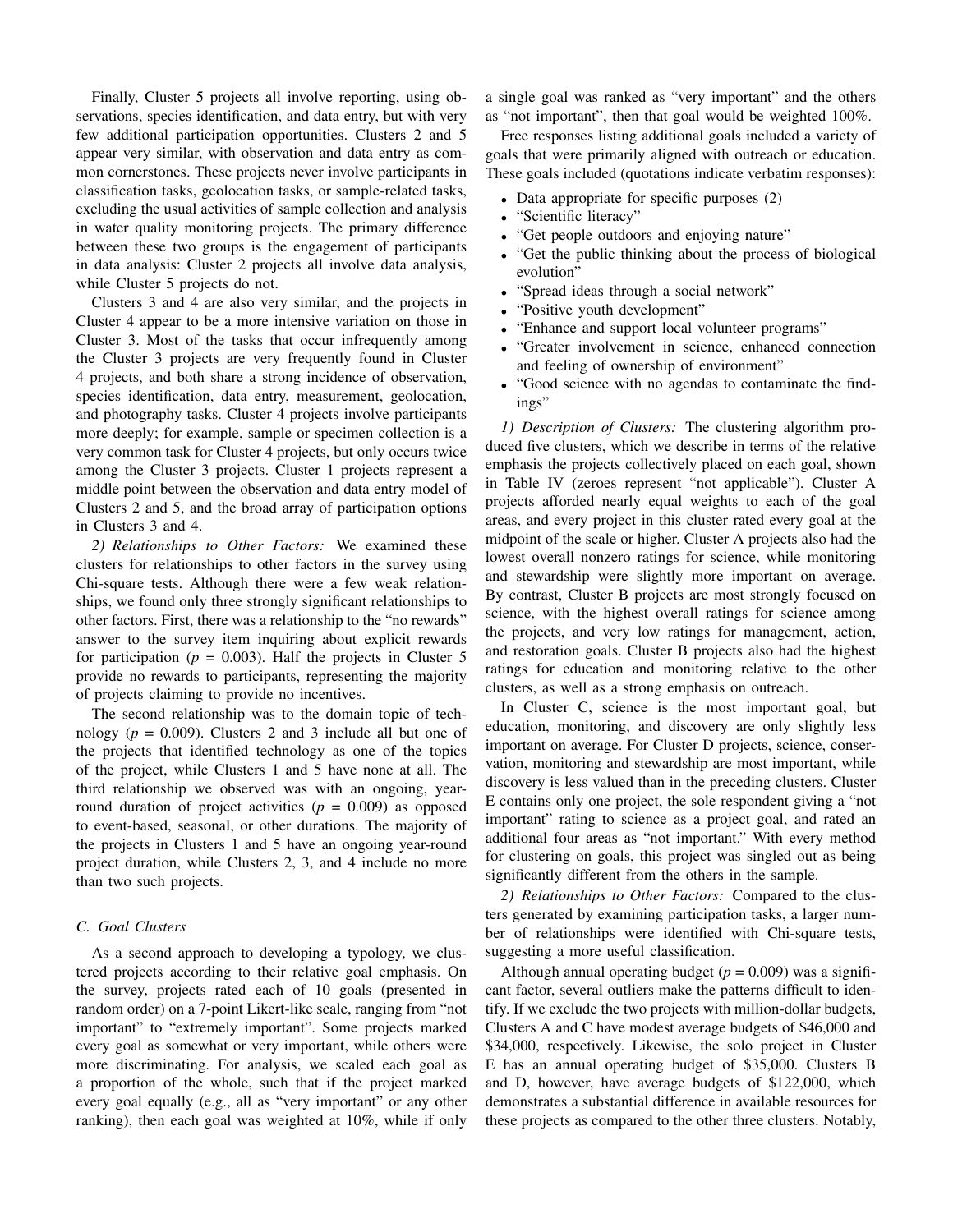|                     | ⋖<br>Cluster | ≃<br>Cluster | O<br>Cluster | ≏<br>Cluster | щ<br>Cluster |
|---------------------|--------------|--------------|--------------|--------------|--------------|
| Goal                |              |              |              |              |              |
| Science             | 0.10         | 0.17         | 0.13         | 0.16         | 0.00         |
| Management          | 0.09         | 0.01         | 0.08         | 0.10         | 0.21         |
| Action              | 0.10         | 0.01         | 0.09         | 0.10         | 0.00         |
| Education           | 0.10         | 0.16         | 0.12         | 0.10         | 0.00         |
| Conservation        | 0.10         | 0.09         | 0.10         | 0.12         | 0.00         |
| Monitoring          | 0.11         | 0.16         | 0.12         | 0.14         | 0.21         |
| Restoration         | 0.09         | 0.01         | 0.05         | 0.06         | 0.21         |
| Outreach            | 0.10         | 0.14         | 0.11         | 0.08         | 0.17         |
| Stewardship         | 0.11         | 0.11         | 0.09         | 0.12         | 0.21         |
| Discovery           | 0.09         | 0.15         | 0.12         | 0.02         | 0.00         |
| Projects in cluster | 30           | 8            | 17           |              |              |

|--|--|

AVERAGE WEIGHT GIVEN TO THE GOALS FOR EACH CLUSTER.

the two clusters with the highest emphasis on science as a project goal have the highest average budgets.

Another significant factor was training as an opportunity for socialization ( $p = 0.002$ ). Positive responses to this option on the item asking projects to identify potential sources of social interaction suggest that collocated or at least synchronous training sessions are an option for some, if not all, participants in these projects. This was the most common case for projects in Clusters A, D, and E, but is infrequent for Cluster C projects and not available for Cluster B. The primary difference between the science-focused projects in Cluster B and Cluster D in this respect is that the projects in Cluster D tend to be more geographically constrained, making in-person trainings more practical.

Interestingly, another related factor, the availability of online training materials  $(p = 0.002)$ , further reinforces this split. While we might expect that the projects without face-toface training opportunities would compensate with a greater likelihood of online training materials, this was not the case. Clusters A, D, and E, which noted the opportunity for socializing through training sessions, also reported providing online training materials with greatest frequency, at over three quarters of projects in each cluster. While projects in Clusters B and C were not particularly remiss in this respect, there was a slightly higher incidence of projects without training materials, and there was no direct substitution effect of online training materials in place of face-to-face training. This suggests that these projects are designed to require minimal training or may rely on existing skills.

A third potentially related factor, the use of websites as communication tools ( $p = 0.006$ ), similarly distinguishes the clusters along these lines. While only five projects out of 63 did not report using a website, none of them fell into Clusters B and C. This indicates that projects with face-toface interaction opportunities are slightly less likely to rely on web-based materials for communication with participants.

A similar pattern emerges for projects reporting that data ownership policies were currently under development  $(p =$ 0.002); only 4 project indicated that this was the case, and none of those projects are members of Clusters B and D. Although this might seem to suggest that the two clusters with the strongest emphasis on scientific goals have established data ownership policies, this was not the case, as several of the projects in these clusters (as in the others) have no such policy.

Projects focusing on adults as target audience  $(p = 0.008)$ were well-represented; an answer of "all of the above" on the item asking projects to identify target audiences was interpreted as a positive answer for all of the other items. Again, the projects that did not indicate that adults are a target audience were in the minority, with only five such projects in the sample. Notably, however, some of the audiences are overlapping, e.g., engaging community groups or landowners most likely targets primarily adult participants. If we take this perspective, there are only two projects, both in Cluster A, that do not focus on adults as a primary audience. Both of these projects marked schools as primary audiences, which we interpret to mean that schoolchildren are the primary participants.

Examining action as an expected project outcome  $(p =$ 0.005) provided slightly less distinctive patterns. Clusters A, C, and D had approximately 50% of the projects responding that they intended to promote action by contributors. The project in Cluster E did not, and only one of the eight projects in Cluster B included action as an expected outcome. This clearly suggests that the projects most strongly focused on scientific goals had the least interest in promoting action outcomes from participants, which is in keeping with the low rating of action as a goal for these projects.

## V. DISCUSSION

In this section, we discuss the conceptual implications of the analysis and future work.

# *A. Comparing Clustering*

To compare the results of our prior work on typology development based on projects goals to the existing literature that develops typologies according to participation tasks, we performed algorithmic clustering according to both of these sets of characteristics. Clustering on participation, while intuitive and straightforward, does not highlight conceptually interesting relationships. What it does show is that some projects use more technologies to support participation tasks, that some participation structures naturally support ongoing, year-round activities, and that some projects choose to rely on altruism as a participant motivation. These are fairly obvious relationships with straightforward interpretations, providing relatively little room for conceptual development.

By contrast, when we clustered projects by their goals, more interesting patterns emerged, providing a richer conceptual basis for understanding citizen science projects. There are clear similarities between the science-oriented Clusters B and D, but also differences, as these two Clusters focus differentially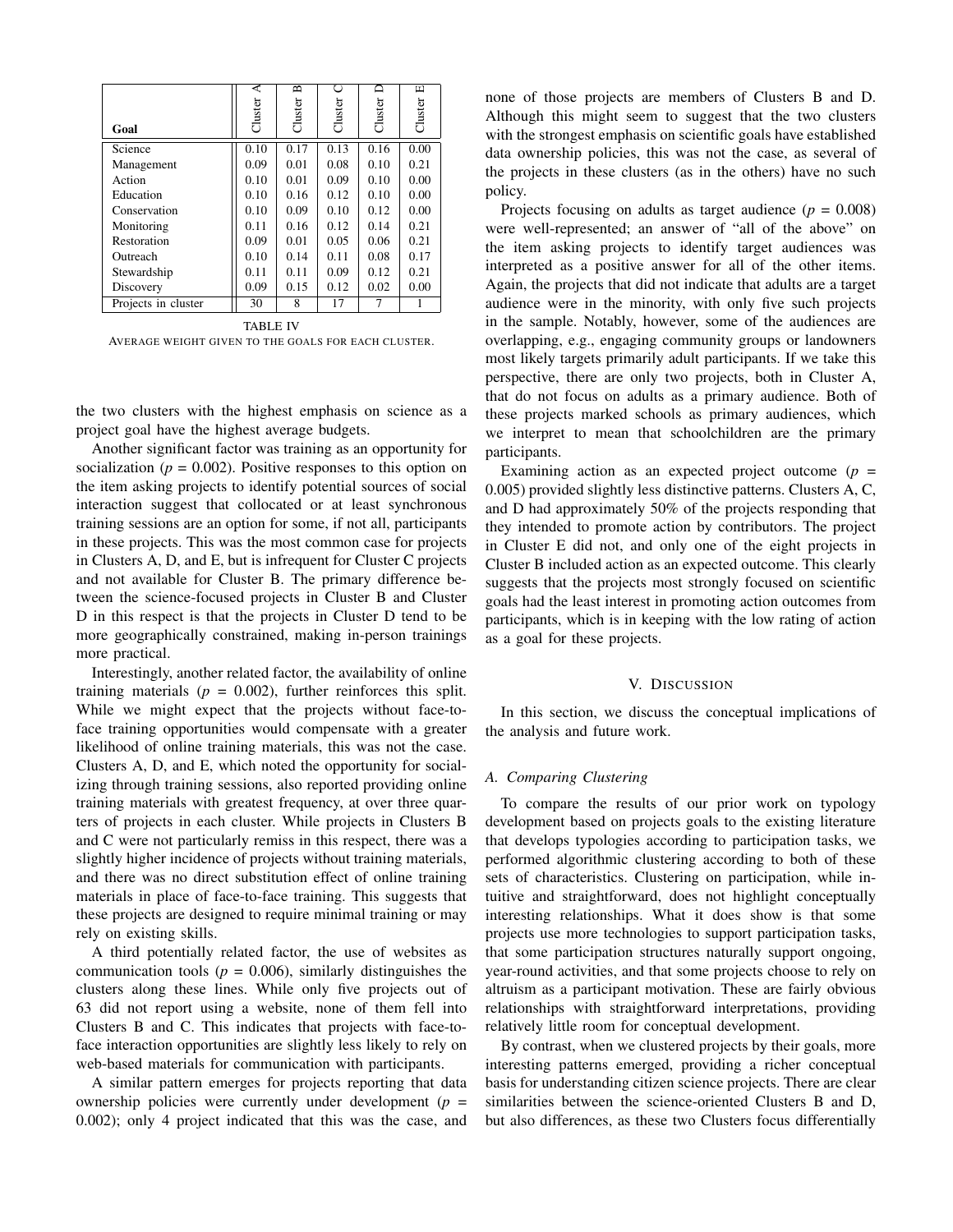on the education and outreach versus conservation and action goals, while also differing in geographic scale.

Cluster D's focus on conservation and action is linked to more regional and local projects, with more face-to-face interaction opportunities, particularly through in-person training events. At the same time that Cluster B's larger geographic scope (national to global) makes in-person training impossible, there is also a lower frequency of providing online training materials, suggesting that the participation tasks for this cluster have been designed for simplicity. These links between geographic scale and structure of participation are intuitive, given the coordination requirements for each type of project.

Besides training materials, however, we were surprised to see no relationship emerge between education goals and any other types of education materials. This suggests the primary educational benefit to participants is gained through participation. A lack of alignment between goals and participation tasks suggests that there is no set of tasks that indicates a project's goal orientation. Further, there was no relationship between participation clusters and much of anything else. This lack of relationship is reflective of the utility of grouping projects by the allocation of participation tasks between experts and non-experts, as opposed to creating a typology that takes on goals, which we find are aligned with other organizational characteristics.

## *B. Implications*

The relationship of goals with geographic scale and inperson versus independent social experiences suggests that the larger scale projects are indeed more virtual. These project have a different set of requirements for technology and social support than projects that occur at more localized geographic scales. The more virtual projects may need more explicit social technologies, such as forums, blogs, and social media, to generate the social benefits to the project participants that were previously provided by in-person training events. The participation tasks are also more likely to be designed for minimal training when the opportunity to provide in-person support is removed by distance. This suggests that data verification will be more of a concern as well, since there is less training and no opportunity to observe the participant's performance in a data collection situation. On the other hand, for projects reliant on participants' existing skills, the investment may be in volunteer management rather than training materials, as recruitment of participants with the right experience is often a more intensive effort.

We also saw that projects with a stronger emphasis on science had larger budgets. Many of these project had access to grant funding, whether at the federal or state level, which could support an increased project capacity in terms of staffing and data management. This implies that small shoestringbudget projects may suffer in scientific quality due to the lack of resources to help coordinate the additional efforts that support data quality. However, as the difference in operating budgets between our clusters was relatively small (after the most extreme outliers were removed) this suggests that with relatively little additional investment, such as resources to support an additional staff person, a substantial improvement in project outcomes could be achieved.

The lack of data ownership policies among some of the more strongly science-oriented projects was unexpected. We noted that the largest projects (by any measure) all had data ownership policies, and it's possible that smaller projects may not be fully aware of data management, ownership, and intellectual property concerns. These issues may also be more carefully monitored in projects run by government agencies, as related policies such as the US Paperwork Reduction Act create a different set of constraints for enlisting public participation.

Scientific collaborations with thousands of contributors have previously occurred most often in scientific domains that are heavily reliant on major infrastructure (e.g., the Large Hadron Collider), conventions have been established because all parties have a vested interest in receiving credit for their work. In citizen science projects, by comparison, project organizers are more likely to come from domains where small team collaboration is most common and many contributors may be largely disinterested in this aspect of research. This does not eliminate the potential legal and ethical considerations of scientific collaboration, but it is not clear what consequences may arise for projects that do not have established policies regarding data ownership.

## *C. Future Work*

Extending this work in the future with a more comprehensive sample would provide a clearer view of the full range of citizen science project diversity. In particular, there is an opportunity to collect data from projects outside North America. While citizen science project organizers are relatively well networked in North America, there is little communication across continents. Although there are known active citizen science communities in Europe, there are as yet fewer project directories that can be leveraged to identify these projects for sampling. This challenge is compounded by the issues of multilingual searching, and the current lack of established terminology to refer to the phenomenon of citizen science in non-English languages (although the issue of nomenclature certainly arises in English as well). As the global community of practitioners organizing citizen science projects continues to develop, future work can expand on these findings by further research employing more internationally representative samples.

Additional data points that could shed light on some of the differences between projects in the goal-based clusters would include the number and type of institutional links. Whether the project is run by a single academic PI or by a collaborative arrangement between multiple conservation organizations can be expected to have a significant influence on its resources, impacting the geographic range and types of goals the project undertakes.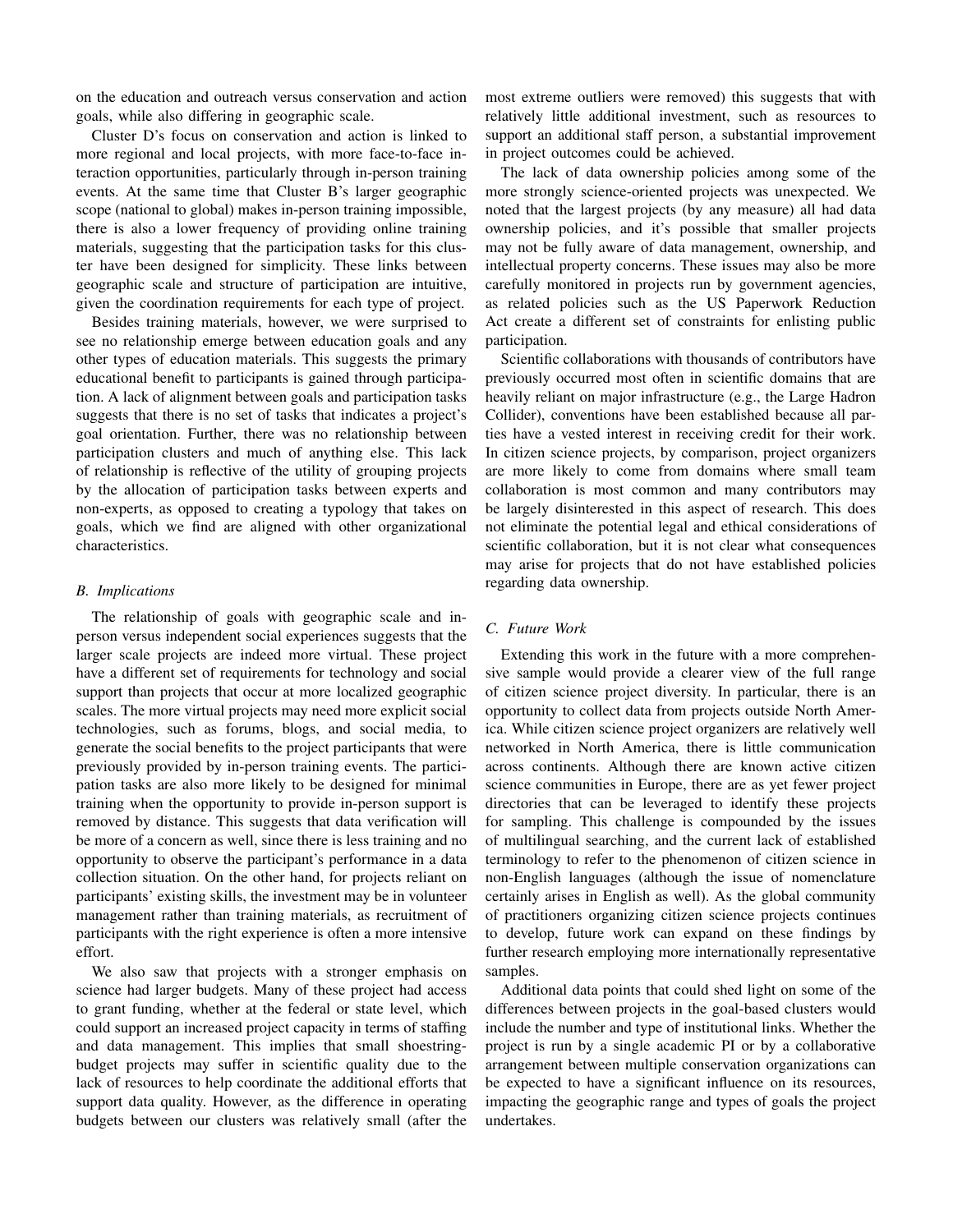In addition, further variations of project features could be examined for usefulness in clustering project types for a descriptive typology that provides insight into project characteristics and needs. Geographic range and other aspects of the physical qualities of participation also seem to have potential to prove as enlightening as project goals with respect to the relationship of place to other project characteristics.

# VI. CONCLUSION

Virtual citizen science represents a new type of open movement, welcoming contributions to scientific research from a diverse population of volunteers. This domain of practice is rapidly expanding with the availability of enabling technologies and mounting evidence in favor of the efficacy of this research strategy. Prior citizen science typologies have focused primarily on the integration of public participation in different steps of scientific research, and this paper complements the prior work with a goals-oriented clustering of project that suggests that emphasis on science, along with the level of emphasis on education versus conservation, provides a useful way of distinguishing between projects. Our goal in developing this typology was to advance our understanding of the characteristics and needs of citizen science projects. Our findings indicate a relationship between resources, geographic scale, and the relative emphasis on different combinations of goals in citizen science projects. These differentiations also suggest that technologies to support projects with different goals may need to provide social support as well as task support as projects grow in scale.

#### ACKNOWLEDGMENTS

The authors thank Jennifer Shirk, Tina Phillips, and Rick Bonney of the Cornell Lab of Ornithology, and Marlene Doyle of Environment Canada, for their assistance with project sampling. This research has been funded by US NSF OCI Grant 09-43049.

#### **REFERENCES**

- [1] J. P. Cohn, "Citizen Science: Can Volunteers Do Real Research?" *BioScience*, vol. 58, no. 3, pp. 192–107, March 2008 2008.
- [2] K. Firehock and J. West, "A brief history of volunteer biological water monitoring using macroinvertebrates," *Journal of the North American Benthological Society*, vol. 14, no. 1, pp. 197–202, 1995.
- [3] D. Brossard, B. Lewenstein, and R. Bonney, "Scientific knowledge and attitude change: The impact of a citizen science project," *International Journal of Science Education*, vol. 27, no. 9, pp. 1099–1121, 2005.
- [4] D. Trumbull, R. Bonney, D. Bascom, and A. Cabral, "Thinking scientifically during participation in a citizen-science project," *Science Education*, vol. 84, no. 2, pp. 265–275, 2000.
- [5] R. Bonney, C. Cooper, J. Dickinson, S. Kelling, T. Phillips, K. Rosenberg, and J. Shirk, "Citizen Science: A Developing Tool for Expanding Science Knowledge and Scientific Literacy," *BioScience*, vol. 59, no. 11, pp. 977–984, 2009.
- [6] J. Silvertown, "A new dawn for citizen science," *Trends in Ecology & Evolution*, vol. 24, pp. 467–471, 2009.
- [7] J. Howe, "The rise of crowdsourcing," *Wired Magazine*, vol. 14, no. 6, pp. 1–4, 2006.
- [8] D. Brabham, "Crowdsourcing as a model for problem solving: An introduction and cases," *Convergence*, vol. 14, no. 1, p. 75, 2008.
- [9] D. Ellis, R. Oldridge, and A. Vasconcelos, "Community and virtual community," *Annual review of information science and technology*, vol. 38, pp. 145–188, 2004.
- [10] M. Markus, B. Manville, and C. Agres, "What makes a virtual organization work?" *Sloan Management Review*, vol. 42, no. 1, pp. 13–26, 2000.
- [11] M. Wasko, S. Faraj, and R. Teigland, "Collective action and knowledge contribution in electronic networks of practice," *Journal of the Association for Information Systems*, vol. 5, no. 11-12, pp. 493–513, 2004.
- [12] S. Bryant, A. Forte, and A. Bruckman, "Becoming Wikipedian: transformation of participation in a collaborative online encyclopedia," in *Proceedings of the 2005 International ACM SIGGROUP Conference on Supporting Group Work*. ACM, 2005, p. 10.
- [13] K. Crowston, Q. Li, K. Wei, U. Eseryel, and J. Howison, "Selforganization of teams for free/libre open source software development," *Information and software technology*, vol. 49, no. 6, pp. 564–575, 2007.
- [14] Y. Benkler, "Coase's Penguin, or, Linux and the Nature of the Firm." *Yale Law Journal*, vol. 112, no. 3, pp. 367–445, 2002.
- [15] C. Haythornthwaite, "Crowds and Communities: Light and Heavyweight Models of Peer Production," in *Proceedings of the Hawai'i International conference on Systems Sciences, 2009*, 2009.
- [16] B. Butler, "Membership size, communication activity, and sustainability: A resource-based model of online social structures," *Information Systems Research*, vol. 12, no. 4, pp. 346–362, 2001.
- [17] J. Preece and B. Shneiderman, "The Reader-to-Leader Framework: Motivating Technology-Mediated Social Participation," *AIS Trans. on Hum.-Comp. Interact.*, vol. 1, no. 1, pp. 13–32, 2009.
- [18] G. Fischer, "Beyond 'couch potatoes': From consumers to designers and active contributors," *First Monday*, vol. 7, no. 12-2, 2002.
- [19] B. Sullivan, C. Wood, M. Iliff, R. Bonney, D. Fink, and S. Kelling, "eBird: A citizen-based bird observation network in the biological sciences," *Biological Conservation*, vol. 142, no. 10, pp. 2282–2292, 2009.
- [20] A. Cho and D. Clery, "Astronomy Hits the Big Time," *Science*, vol. 323, no. 5912, p. 332, 2009.
- [21] C. B. Cooper, J. Dickinson, T. Phillips, and R. Bonney, "Citizen Science as a Tool for Conservation in Residential Ecosystems," *Ecology and Society*, vol. 12, no. 2, 2007.
- [22] C. C. Wilderman, "Models of community science: design lessons from the field," in *Citizen Science Toolkit Conference*, C. McEver, R. Bonney, J. Dickinson, S. Kelling, K. Rosenberg, and J. L. Shirk, Eds., Cornell Laboratory of Ornithology, Ithaca, NY, 2007.
- [23] R. Bonney, H. Ballard, R. Jordan, E. McCallie, T. Phillips, J. Shirk, and